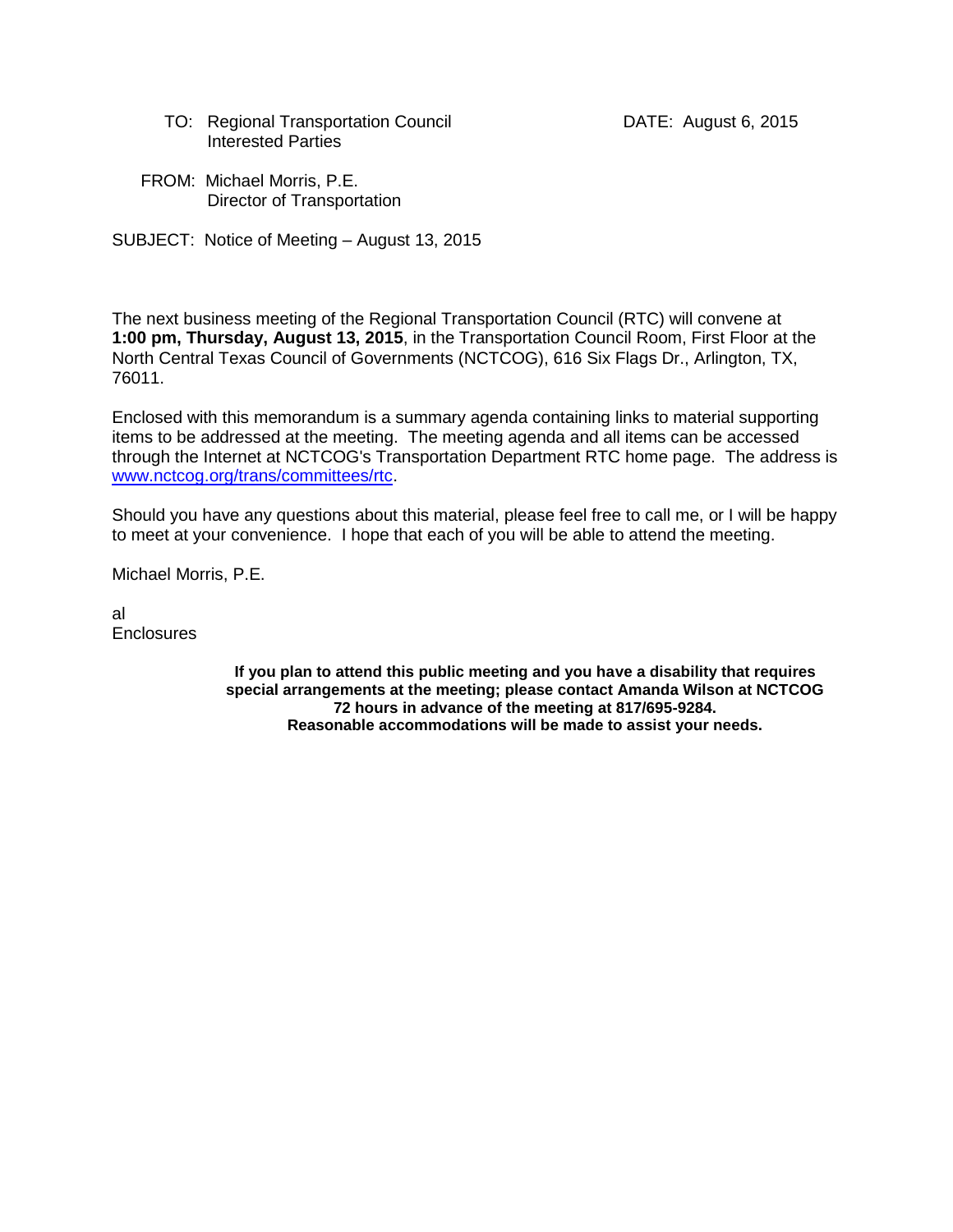## **AGENDA**

## **Regional Transportation Council Thursday, August 13, 2015 North Central Texas Council of Governments**

 **1:00 pm Full RTC Business Agenda (NCTCOG Guest Secured Wireless Connection Password: rangers!)**

**1:00 – 1:05** 1. **Approval of July 9, 2015, Minutes**  $\boxtimes$  Action  $\Box$  Possible Action  $\Box$  Information Minutes: 5 Presenter: Mark Riley, RTC Chair Item Summary: Approval of the July 9, 2015, minutes contained in Reference [Item 1](http://www.nctcog.org/trans/committees/rtc/2015/08Aug/Ref.Itm_1.rtc081315.pdf) will be requested. Background: N/A

**1:05 – 1:05** 2. **Consent Agenda**   $\boxtimes$  Action  $\Box$  Possible Action  $\Box$  Information Minutes: 0

### 2.1. **2015 Federal Transit Administration Programs Call for Projects: Project Recommendations**

Presenter: Jamie Patel, NCTCOG

Item Summary: Regional Transportation Council (RTC) approval of the 2015 Federal Transit Administration (FTA) Programs Call for Projects funding recommendations will be requested. Background: Last month, staff presented the projects received through the 2015 FTA Programs Call for Projects, which closed on April 10, 2015. The projects and recommended funding levels were presented at three public meetings held July 13-16, 2015. Staff is requesting approval to award five projects for approximately \$4.4 million in federal funding from the Enhanced Mobility of Seniors and Individuals with Disabilities Program (§5310) and Urbanized Area Formula Program (§5307) for Job Access/Reverse Commute (JA/RC) projects. [Electronic](http://www.nctcog.org/trans/committees/rtc/2015/08Aug/Ref.Itm_2.1.1.rtc081315.pdf)  [Item 2.1.1](http://www.nctcog.org/trans/committees/rtc/2015/08Aug/Ref.Itm_2.1.1.rtc081315.pdf) contains additional summary information. The Surface Transportation Technical Committee has recommended RTC approval of the project recommendations contained in [Reference Item 2.1.2.](http://www.nctcog.org/trans/committees/rtc/2015/08Aug/Ref.Itm_2.1.2.rtc081315.pdf) Staff presented recommendations to the RTC for information at its July 9, 2015, meeting.

## **1:05 – 1:20** 3. **Orientation to Agenda/Director of Transportation Report**

| $\Box$ Action | $\boxtimes$ Possible Action $\Box$ Information | Minutes: | - 15 |
|---------------|------------------------------------------------|----------|------|
| Presenter:    | Michael Morris, NCTCOG                         |          |      |

- 1. Option to Receive Regional Transportation Council (RTC) Meeting Packets by E-mail Only (Request to [aleger@nctcog.org\)](mailto:aleger@nctcog.org)
- 2. Texoma Area Paratransit System Status (possible action)
- 3. Status on Federal Transportation Legislation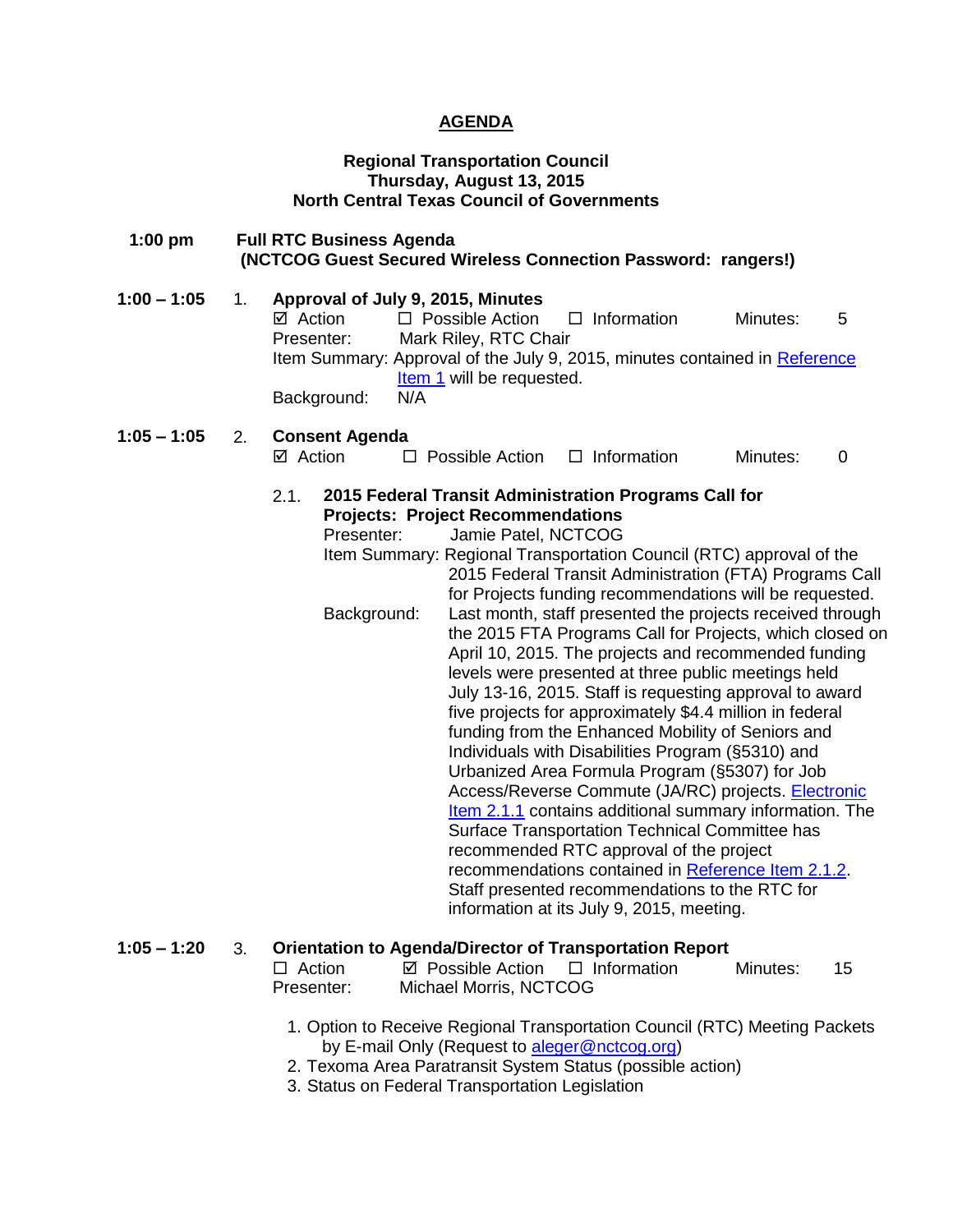4. Proposition 1 Allocations

| Dallas District  |
|------------------|
| FY2015-\$238.59M |
| FY2016-\$175.98M |
| FY2017-\$173.24M |

**Fort Worth District** 

 FY2015-\$238.59M FY2015-\$129.04M FY2016-\$92.12M

FY2017-\$90.67M

- 5. RTC New Member Orientation Schedule Options (Handout)
	- August 21, 9:30 am-11:30 am
	- September 4, 9:30 am-11:30 am
	- September 10, 10:30 am-12:30 pm (RTC Meeting Day)
	- Open to all RTC Members (Reply to [vpruitt-jenkins@nctcog.org\)](mailto:vpruitt-jenkins@nctcog.org)
- 6. Livestreaming of Metropolitan Planning Organization Policy Meetings, September 1, 2015
- 7. July Public Meeting Minutes [\(Electronic Item 3.1\)](http://www.nctcog.org/trans/committees/rtc/2015/08Aug/Ref.Itm_3.1.rtc081315.pdf)
- 8. Mobility Matters (Handout)
- 9. Ozone Season Update [\(Electronic Item 3.2\)](http://www.nctcog.org/trans/committees/rtc/2015/08Aug/Ref.Itm_3.2.rtc081315.pdf)
- 10. National Drive Electric Week, September 19 [\(Electronic Item 3.3\)](http://www.dfwcleancities.org/projects/energy/barrier/national_drive_electric_week.asp)
- 11. City of Irving's 2015 Transportation and Water Summit, August 18-19
- 12. Air Quality Funding Opportunities for Vehicles [\(Electronic Item 3.4\)](http://www.nctcog.org/trans/air/vehicles/investments/funding/VehicleFundingOpportunities.asp)
- 13. Recent Correspondence [\(Electronic Item 3.5\)](http://www.nctcog.org/trans/committees/rtc/2015/08Aug/Ref.Itm_3.5.rtc081315.pdf)
- 14. Recent News Articles [\(Electronic Item 3.6\)](http://www.nctcog.org/trans/committees/rtc/2015/08Aug/Ref.Itm_3.6.rtc081315.pdf)
- 15. Recent Press Releases [\(Electronic Item 3.7\)](http://www.nctcog.org/trans/committees/rtc/2015/08Aug/Ref.Itm_3.7.rtc081315.pdf)
- 16. Transportation Partners Progress Reports

# **1:20 – 1:30** 4. **Proposed Regional Transportation Council Air Quality and Management/Operations Programs and Projects: Response to New Air Quality Conformity Initiatives**

 $\boxtimes$  Action  $\Box$  Possible Action  $\Box$  Information Minutes: 10 Presenter: Christie Gotti, NCTCOG

Item Summary: Staff will seek Council approval for the following: 1) extending existing and developing new Regional Transportation Council (RTC) Air Quality and Management/ Operations projects and programs, and 2) a partnership with Denton County to identify Regional Toll Revenue (RTR) funds for regional projects. Background: As development of the 2017-2020 Transportation Improvement Program (TIP) begins, staff is reviewing the RTC's ongoing air quality and management/operations programs and projects. A

determination is needed regarding which projects should be continued and any new programs/projects of this nature that should be considered for inclusion in the new TIP. North Central Texas Council of Governments (NCTCOG) staff has evaluated the list of existing management and operations, NCTCOGimplemented, and regional air quality programs, and is recommending the extension of many of these programs into the fiscal years 2015-2018 timeframe. [Reference Item 4.1](http://www.nctcog.org/trans/committees/rtc/2015/08Aug/Ref.Itm_4.1.rtc081315.pdf) contains a recommended project list for consideration. Staff will also request Council approval of a partnership involving Denton County RTR and Proposition 1 funds that will provide an additional funding source for these projects. NCTCOG staff welcomes discussion with Collin and Dallas Counties

regarding the development of a possible RTR/Proposition 1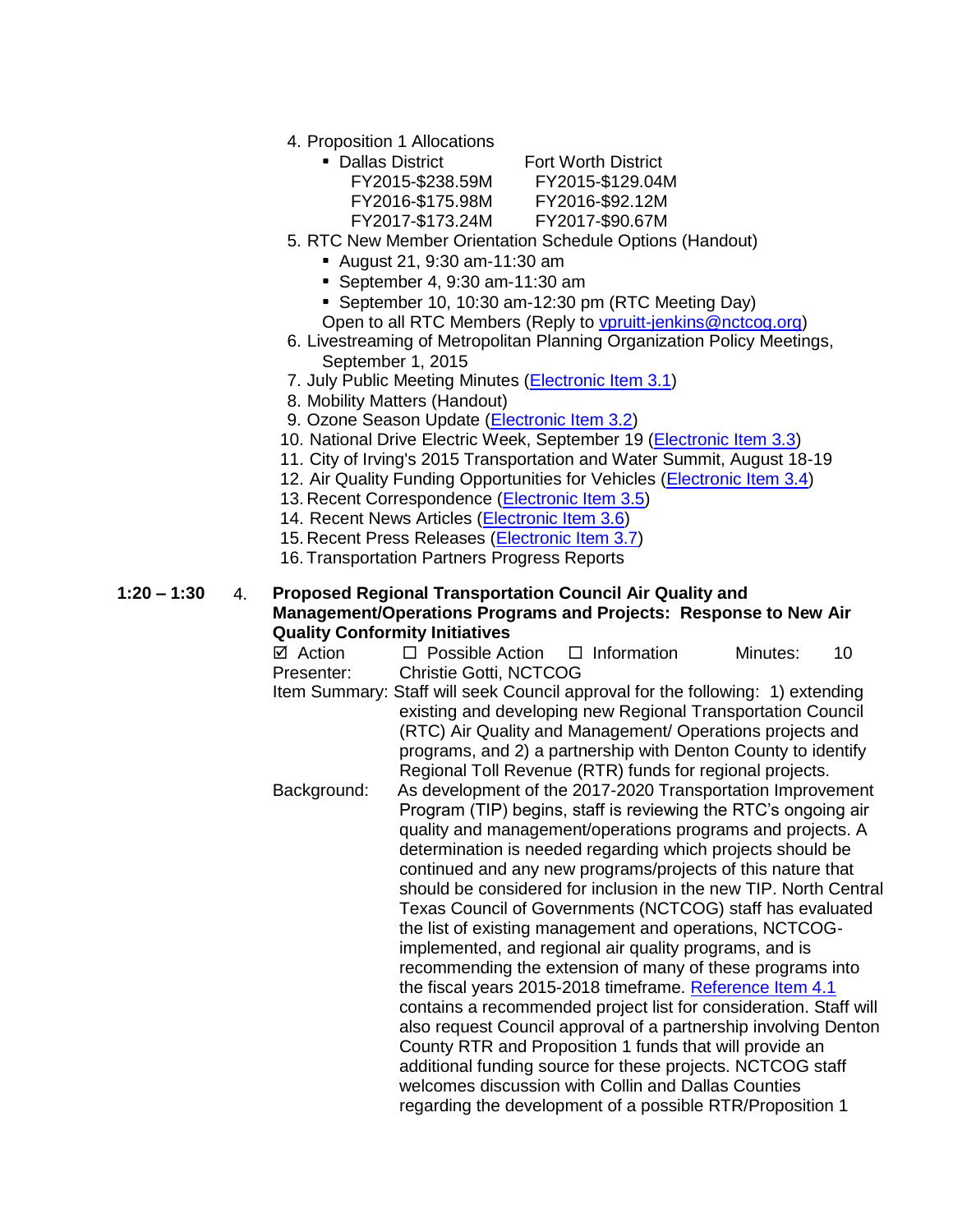partnership in those areas as well. Details regarding the overall program are available in [Electronic Item 4.2.](http://www.nctcog.org/trans/committees/rtc/2015/08Aug/Ref.Itm_4.2.rtc081315.pdf)

### **1:30 – 1:40** 5. **Formalization of the Regional Transit Vehicle Loaner Program**

- $\boxtimes$  Action  $\Box$  Possible Action  $\Box$  Information Minutes: 10 Presenter: Michael Morris, NCTCOG Item Summary: Staff will provide an overview of the proposed Regional Transit Vehicle Loaner Program and request Regional Transportation
- Council approval to formalize the program. Background: The North Central Texas Council of Governments (NCTCOG) has served as a designated recipient for Federal Transit Administration (FTA) funds since 2003. NCTCOG is responsible for applying for and managing FTA funds on behalf of small transit providers throughout the region. Since 2009, NCTCOG has competitively procured transit vehicles on behalf of these transit providers in order to reduce the administrative burden and lower costs via economies of scale. As the first group of vehicles procured by NCTCOG are replaced and no longer needed for service, there is an opportunity to loan the old vehicles out to other agencies that have a need. Staff has been working to develop a Regional Transit Vehicle Loaner Program and will request Regional Transportation Council approval in order to formalize the program. A presentation is provided in [Reference Item 5.1](http://www.nctcog.org/trans/committees/rtc/2015/08Aug/Ref.Itm_5.1.rtc081315.pdf) and correspondence to the Federal Transit Administration is included as [Electronic Item 5.2.](http://www.nctcog.org/trans/committees/rtc/2015/08Aug/Ref.Itm_5.2.rtc081315.pdf)

# **1:40 – 1:50** 6. **Recognition of Federal Loan for IH 35E and Inclusion in the Transportation Improvement Program**

| ⊠ Action                                                   | $\Box$ Possible Action $\Box$ Information                                                                   |  |  | Minutes: | 10 |  |
|------------------------------------------------------------|-------------------------------------------------------------------------------------------------------------|--|--|----------|----|--|
| Presenter:                                                 | Christie Gotti, NCTCOG                                                                                      |  |  |          |    |  |
|                                                            | Item Summary: The Regional Transportation Council (RTC) will be asked to                                    |  |  |          |    |  |
| recognize the Texas Department of Transportation's (TxDOT) |                                                                                                             |  |  |          |    |  |
|                                                            | anticipated receipt of the Transportation Infrastructure Finance                                            |  |  |          |    |  |
|                                                            | and Innovation Act (TIFIA) Program loan that has been pending                                               |  |  |          |    |  |
|                                                            | since 2012 and approve the incorporation of the \$285 million in                                            |  |  |          |    |  |
|                                                            | TIFIA funds into the Transportation Improvement Program (TIP).                                              |  |  |          |    |  |
| Background:                                                | In 2013, TxDOT executed a design-build contract for the IH 35E                                              |  |  |          |    |  |
|                                                            | project from US 380 to IH 635. The RTC approved funding for                                                 |  |  |          |    |  |
|                                                            | the baseline project, as well as for several optional                                                       |  |  |          |    |  |
|                                                            | improvements. The funding plan for the project assumed that                                                 |  |  |          |    |  |
|                                                            | TxDOT would receive a TIFIA Program loan from the Federal                                                   |  |  |          |    |  |
|                                                            | Highway Administration (FHWA). Over the last few years,<br>TxDOT and FHWA have negotiated terms of the loan |  |  |          |    |  |
|                                                            | culminating in a pending approval by the federal government. In                                             |  |  |          |    |  |
|                                                            | order to finalize the TIFIA Program loan, FHWA has requested                                                |  |  |          |    |  |
|                                                            | that the TIP listings for the subject project be amended to reflect                                         |  |  |          |    |  |
|                                                            | TIFIA participation. Due to the timing associated with the                                                  |  |  |          |    |  |
|                                                            | approval of the TIFIA Program loan (i.e., after the project has                                             |  |  |          |    |  |
|                                                            | begun construction) FHWA has requested RTC                                                                  |  |  |          |    |  |
|                                                            | acknowledgement and incorporation of the funds into the TIP.                                                |  |  |          |    |  |
|                                                            | Reference Item 6.1 includes a draft resolution for RTC                                                      |  |  |          |    |  |
|                                                            | consideration. Electronic Item 6.2 provides additional details                                              |  |  |          |    |  |
|                                                            |                                                                                                             |  |  |          |    |  |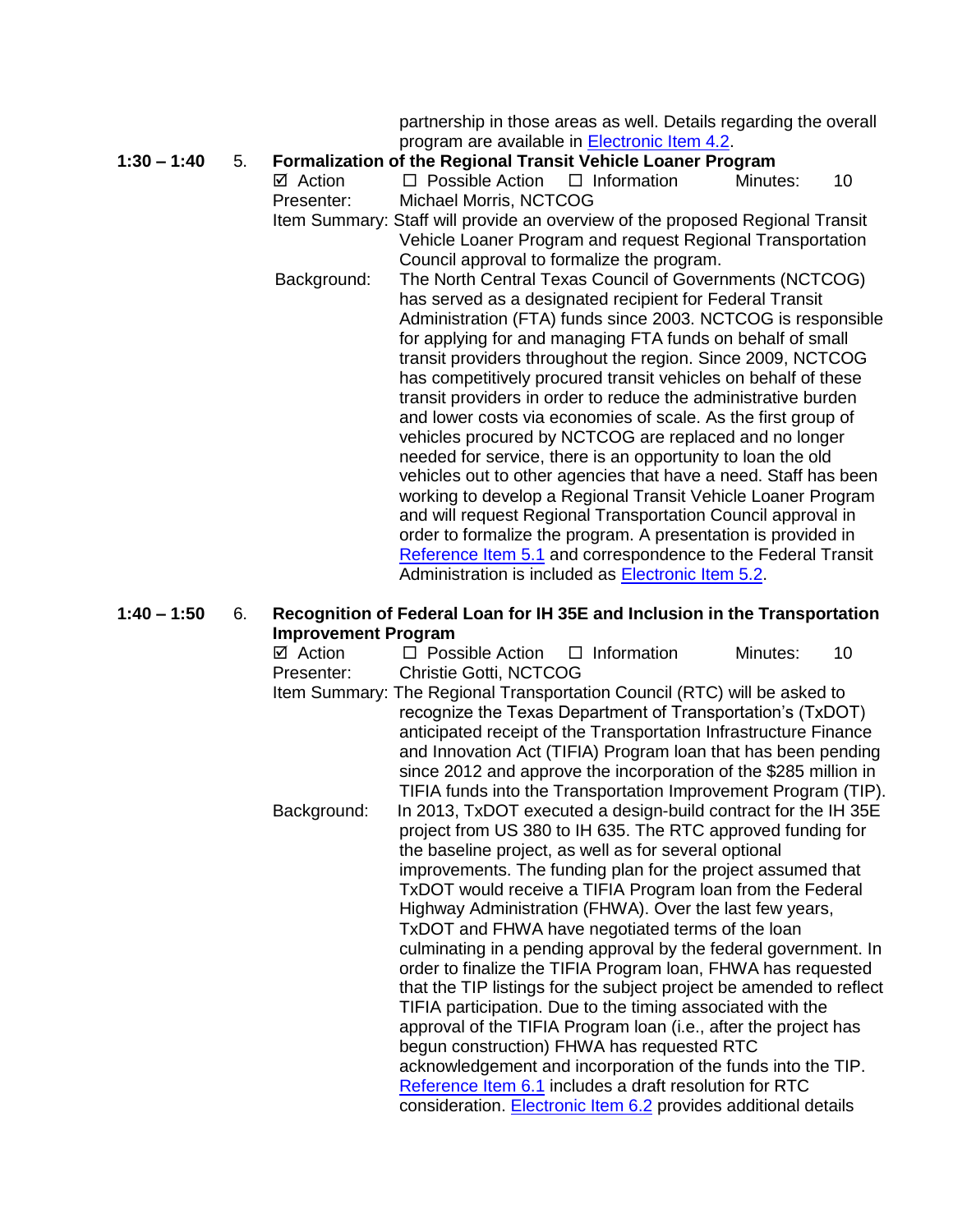about the project. Two previously approved RTC resolutions are provided for historical reference as [Electronic Item 6.3](http://www.nctcog.org/trans/committees/rtc/2015/08Aug/Ref.Itm_6.3.rtc081315.pdf) and [Electronic Item 6.4.](http://www.nctcog.org/trans/committees/rtc/2015/08Aug/Ref.Itm_6.4.rtc081315.pdf)

**1:50 – 2:10** 7. **Reconfirm Support of IH 635 High Occupancy Vehicle Express Project**   $\boxtimes$  Action  $\Box$  Possible Action  $\Box$  Information Minutes: 20

Presenter: Michael Morris, NCTCOG

- Item Summary: The Texas Department of Transportation Administration has requested the Regional Transportation Council to review its position on permitting single occupancy users to gain access to the interim high occupancy vehicle (HOV) lanes on IH 635E from US 75 to IH 30. The reason for the item is the possible request from State legislators.
- Background: State representatives and senators from the IH 635E corridor may request TxDOT and/or the RTC to reassess the interim tolling position east of US 75. The project has been cleared by the Federal Highway Administration, a TxDOT contractor has been hired, and construction is underway. [Electronic Item 7.1](http://www.nctcog.org/trans/committees/rtc/2015/08Aug/Ref.Itm_7.1.rtc081315.pdf) contains a copy of a presentation the Transportation Department director presented at the request of State elected officials on July 28, 2015. [Electronic Item 7.2](http://www.nctcog.org/trans/committees/rtc/2015/08Aug/Ref.Itm_7.2.rtc081315.pdf) contains a copy of the request from TxDOT to assist in funding proposed noise walls. **Electronic Item 7.3** contains a copy of the resolution previously approved by the RTC, and [Reference Item 7.4](http://www.nctcog.org/trans/committees/rtc/2015/08Aug/Ref.Itm_7.4.rtc081315.pdf) is the proposed RTC resolution.

## **2:10 – 2:20** 8. **Clean Fleets North Texas Call for Projects**

| ⊠ Action                                                                     | $\Box$ Possible Action $\Box$ Information                                                                                        |                                                            | Minutes: | 10 |  |  |
|------------------------------------------------------------------------------|----------------------------------------------------------------------------------------------------------------------------------|------------------------------------------------------------|----------|----|--|--|
| Presenter:                                                                   | Chris Klaus, NCTCOG                                                                                                              |                                                            |          |    |  |  |
| Item Summary: Staff will request Regional Transportation Council approval to |                                                                                                                                  |                                                            |          |    |  |  |
|                                                                              | open the Clean Fleets North Texas 2015 Call for Projects (CFP)                                                                   |                                                            |          |    |  |  |
|                                                                              | on August 17, 2015.                                                                                                              |                                                            |          |    |  |  |
| Background:                                                                  | The North Central Texas Council of Governments (NCTCOG)                                                                          |                                                            |          |    |  |  |
|                                                                              | intends to open the Clean Fleets North Texas 2015 CFP to                                                                         |                                                            |          |    |  |  |
|                                                                              | provide approximately \$2.5 million in grant funds for fleet                                                                     |                                                            |          |    |  |  |
|                                                                              | projects in North Central Texas. All fleets operating in the                                                                     |                                                            |          |    |  |  |
|                                                                              |                                                                                                                                  | 10-county Dallas-Fort Worth (DFW) ozone nonattainment area |          |    |  |  |
|                                                                              | are eligible to apply. Eligible project types include vehicle                                                                    |                                                            |          |    |  |  |
|                                                                              | replacement, repower, retrofit, engine conversion, qualifying                                                                    |                                                            |          |    |  |  |
|                                                                              | new purchase or installation of idle reduction technologies.                                                                     |                                                            |          |    |  |  |
|                                                                              | Funded activities will improve air quality by addressing three of                                                                |                                                            |          |    |  |  |
|                                                                              | the seven air quality emphasis areas: high-emitting vehicles,<br>idling, and energy/fuel consumption. This CFP is funded through |                                                            |          |    |  |  |
|                                                                              | the Congestion Mitigation and Air Quality Improvement Program                                                                    |                                                            |          |    |  |  |
|                                                                              | and Texas Commission on Environmental Quality Supplemental                                                                       |                                                            |          |    |  |  |
|                                                                              | Environmental Project program. This initiative is an extension of                                                                |                                                            |          |    |  |  |
|                                                                              | clean vehicle efforts listed as weight of evidence in the DFW                                                                    |                                                            |          |    |  |  |
|                                                                              | recent eight-hour Attainment Demonstration document.                                                                             |                                                            |          |    |  |  |
|                                                                              | Reference Item 8 provides additional details.                                                                                    |                                                            |          |    |  |  |
|                                                                              |                                                                                                                                  |                                                            |          |    |  |  |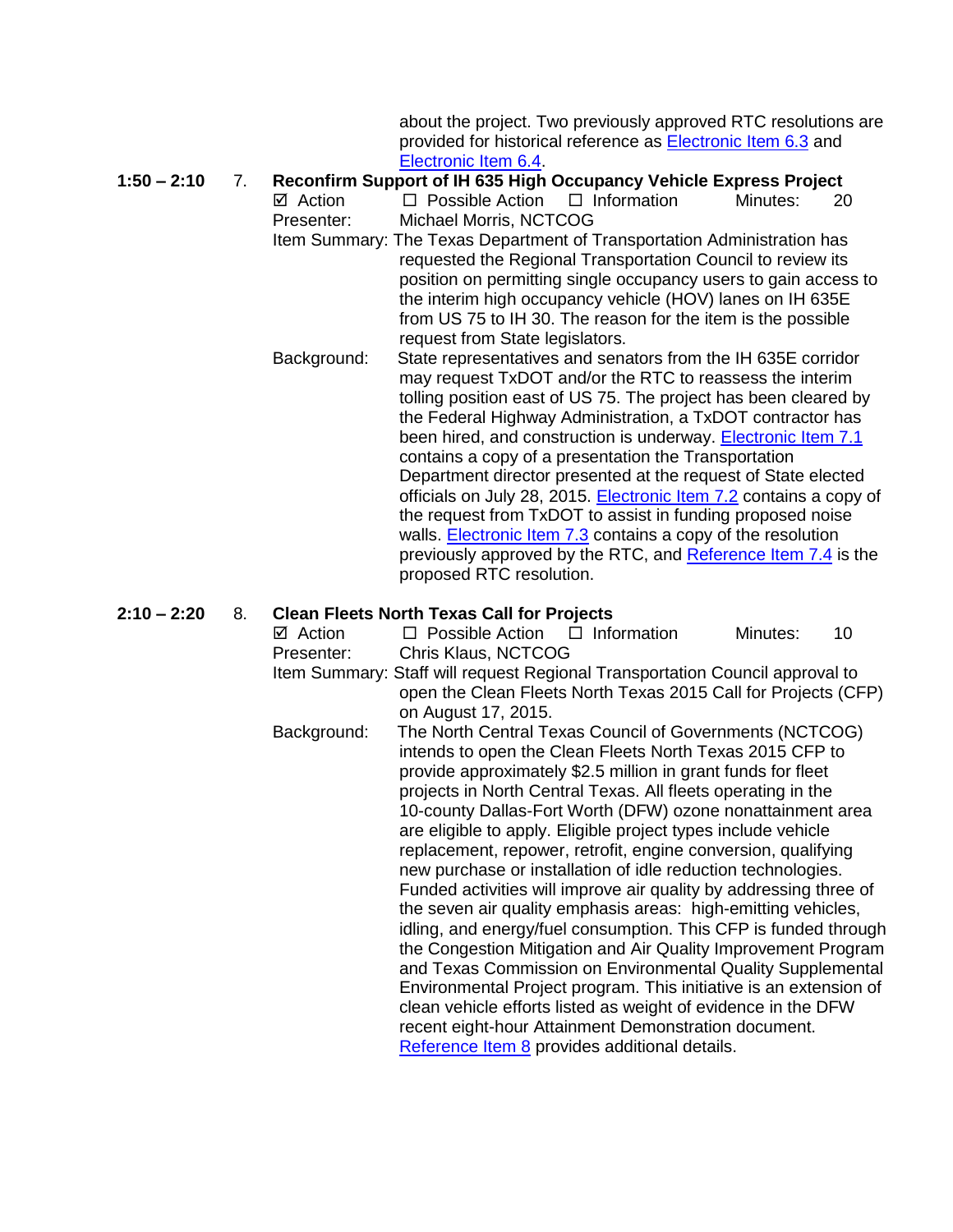**2:20 – 2:30** 9. **Assistance to the City of Dallas and North Texas Tollway Authority Related to the Trinity Parkway Design Charrette Recommendations**   $\Box$  Action  $\Box$  Possible Action  $\Box$  Information Minutes: 10 Presenter: Ken Kirkpatrick, NCTCOG Item Summary: The City of Dallas wishes to integrate 20 design concepts into the Trinity Parkway (toll road) project. The Regional Transportation Council (RTC) has already approved funds for the design of the project. Staff will provide a summary of the request. Background: On April 16, 2015, the Dallas City Council authorized the City Manager to form a team of experts, including regional and State agencies and professionals from appropriate disciplines, to determine any actions that would be necessary to implement the findings of the Trinity Design Charrette. North Central Texas Council of Governments staff's recommendation is to assist the City of Dallas in this effort by using previously approved funds. RTC funds would be limited to incorporating the Charrette recommendations as part of a staged construction of the Trinity Parkway as described in Federal Highway Administration's Record of Decision. The City of Dallas, the North Texas Tollway Authority, or the North Central Texas Council of Governments, as the RTC's fiduciary agent, could procure the professional disciplines necessary to develop the multi-disciplinary team. Due to existing policy, any funds advanced for this purpose would be required to be repaid by the entity that implements the Trinity Parkway.

# **2:30 – 2:40** 10. **House Bill 20 Implementation**

| $\Box$ Action | $\Box$ Possible Action $\Box$ Information                                     |  | Minutes: | 10 |  |
|---------------|-------------------------------------------------------------------------------|--|----------|----|--|
| Presenter:    | Michael Morris, NCTCOG                                                        |  |          |    |  |
|               | Item Summary: The Regional Transportation Council will receive information on |  |          |    |  |
|               | House Bill (HB) 20.                                                           |  |          |    |  |
| Background:   | The 84 <sup>th</sup> session of the Texas Legislature adjourned on            |  |          |    |  |
|               | June 1, 2015, during which it approved HB 20 by                               |  |          |    |  |
|               | Representative Ron Simmons relating to the operations of and                  |  |          |    |  |
|               | transportation planning and expenditures by the Texas                         |  |          |    |  |
|               | Department of Transportation and planning organizations. A                    |  |          |    |  |
|               | summary of the bill is provided as Electronic Item 10.                        |  |          |    |  |
|               |                                                                               |  |          |    |  |

## **2:40 – 2:50** 11. **Mobility 2040**

| INDU LINES    |                                                                               |  |  |          |    |
|---------------|-------------------------------------------------------------------------------|--|--|----------|----|
| $\Box$ Action | $\Box$ Possible Action $\Box$ Information                                     |  |  | Minutes: | 10 |
| Presenter:    | Dan Lamers, NCTCOG                                                            |  |  |          |    |
|               | Item Summary: Work is underway on the region's next long-range transportation |  |  |          |    |
|               | plan. Staff will present a series of questions related to different           |  |  |          |    |
|               | approaches to address toll, roadway, and transit projects for                 |  |  |          |    |
|               | consideration in the Metropolitan Transportation Plan (MTP).                  |  |  |          |    |
|               | Staff will seek policy direction from the Regional Transportation             |  |  |          |    |
|               | Council (RTC) on the determination of best approaches to                      |  |  |          |    |
|               | address the needs of 10.7 million persons.                                    |  |  |          |    |
| Background:   | One of the primary responsibilities of the Metropolitan Planning              |  |  |          |    |
|               | Organization is the development and maintenance of a                          |  |  |          |    |